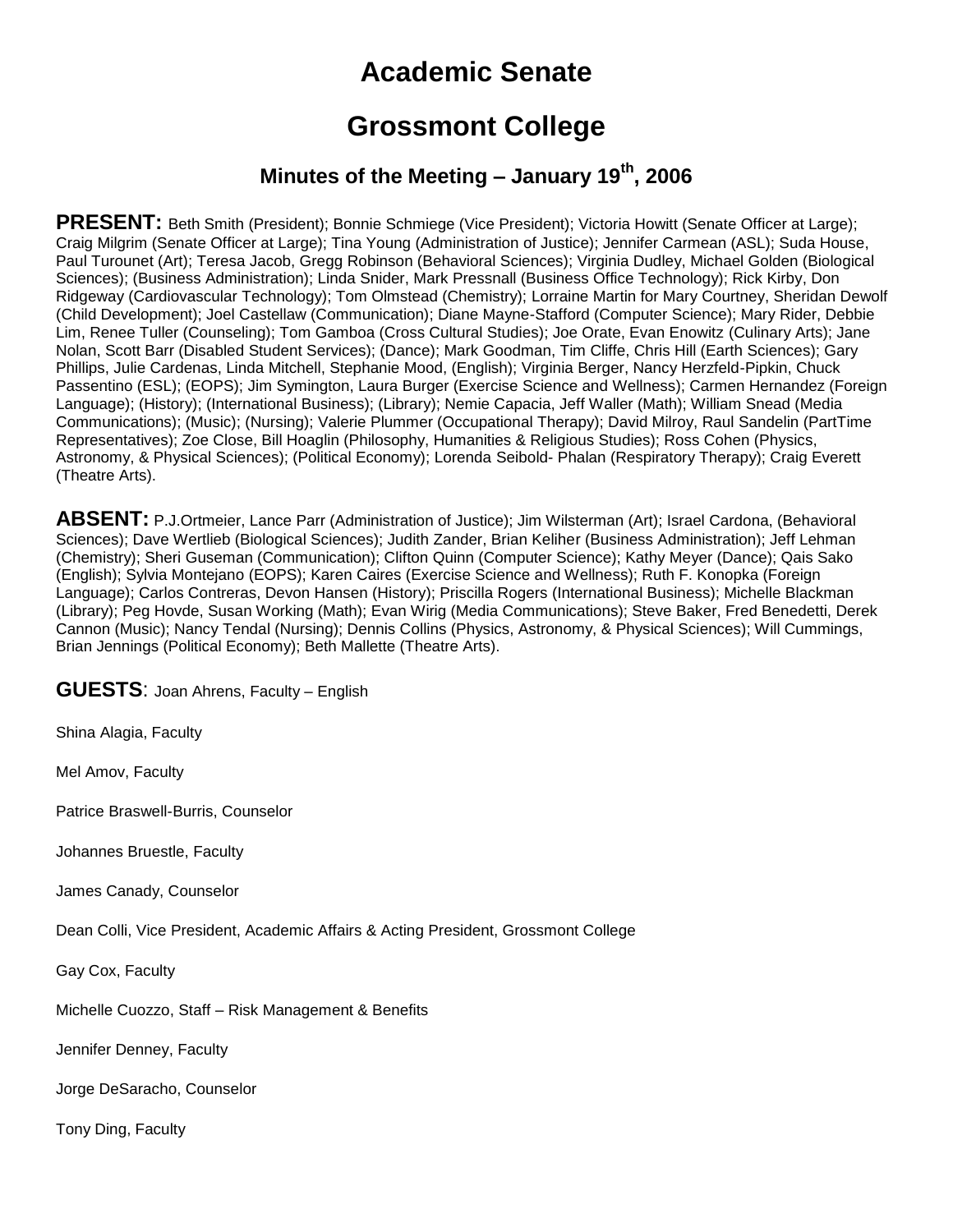Gordon Dudley, Faculty

- Sonia Gaiane, Faculty
- Jane Groover, Faculty

Yolanda Guerro, Faculty

- Elisa Hedrick, Faculty
- Diane Helland, Faculty
- Joe Henry, Faculty
- Marilyn Ivanovici, Faculty
- Sue Jensen, Faculty
- Henry Jordan, Faculty
- Kristy Kluka, Faculty
- Ann Marie Kmet, Faculty
- Irene Lisowski, Staff District Accounting
- Gwenyth Mapes, Faculty
- Lorraine Martin, Faculty
- Danny Martinez, Faculty
- Dick McMinn, Faculty
- Bill Mosley, Faculty
- Silvia Nadalet, Faculty
- Ben Newkirk, Faculty
- Ken Olsen, Faculty
- Irene Palacios, Faculty
- Shirley Pereira, Faculty
	- Bonnie Price, Coordinator Title III Grant
- Mike Qualls, Faculty
- Dana Quittner, District Sr. Director Intergovtml Relations/Econ Dev & Public Info.
- Terry Reilly, Faculty
- Furahaa Saba, Faculty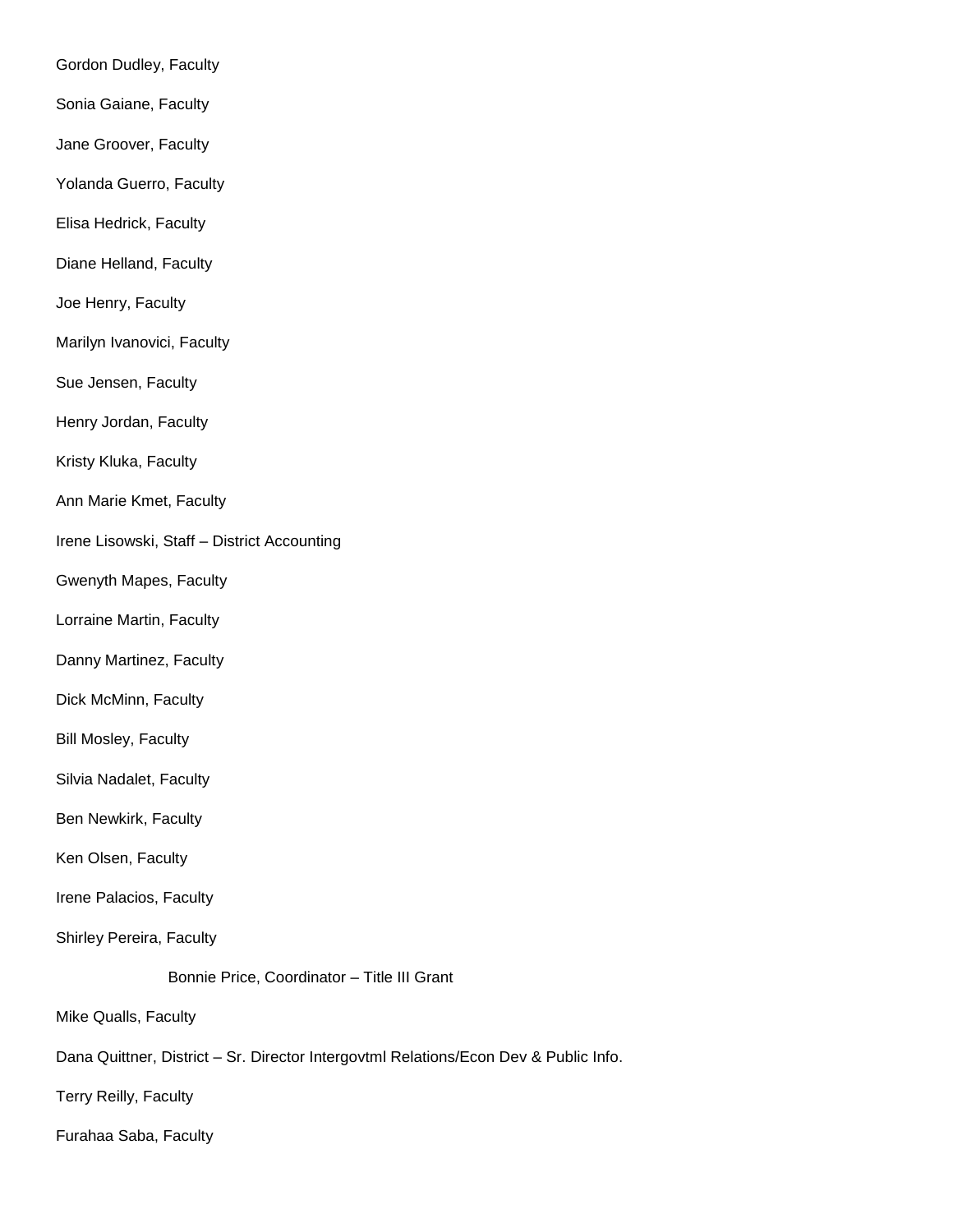Joyce Sake, Faculty

Leonel Sanchez – Reporter, Union Tribune

Ken Sobel – GC Foundation President

Edda Temoche-Wedele, Faculty

James Tobert, Counselor

Jenny Vanden-Enyden, Faculty

Theresa Weedon, Faculty

Lisa Wood, Faculty

Debbie Yaddow, Faculty

June Yang, Faculty

Bonnie Yoshida, Faculty

**RECORDER**: Tasa Campos

## **I. CALL TO ORDER**

## **A. Approval of Agenda**

A motion was made to approve the agenda.

M/S/U Olmstead/Phillips

## **B. Approval of Minutes**

December 5, 2005 meeting minutes will be approved at the Senate meeting on January 30<sup>th</sup> due to today being a special meeting.

## **II. PRESIDENT'S REPORT**

Beth started out by thanking everyone for all of the support she has received. It has been very helpful and wonderful. Beth then discussed the current situation of communication by way of letters to the press and in-house emails. The group discussed other alternatives. Beth asked everyone to thank the Academic Senate Senators and all the hard work they did over the winter break. Bonnie, Craig and Victoria were given a round of applause. Beth also shared that Ken Sobel, President of the Grossmont College Foundation would be giving a brief presentation at today's meeting.

Beth shared that there are some committee vacancies for faculty. Please contact her or one of the senators if you are interested.

## **Interim Presidential Search**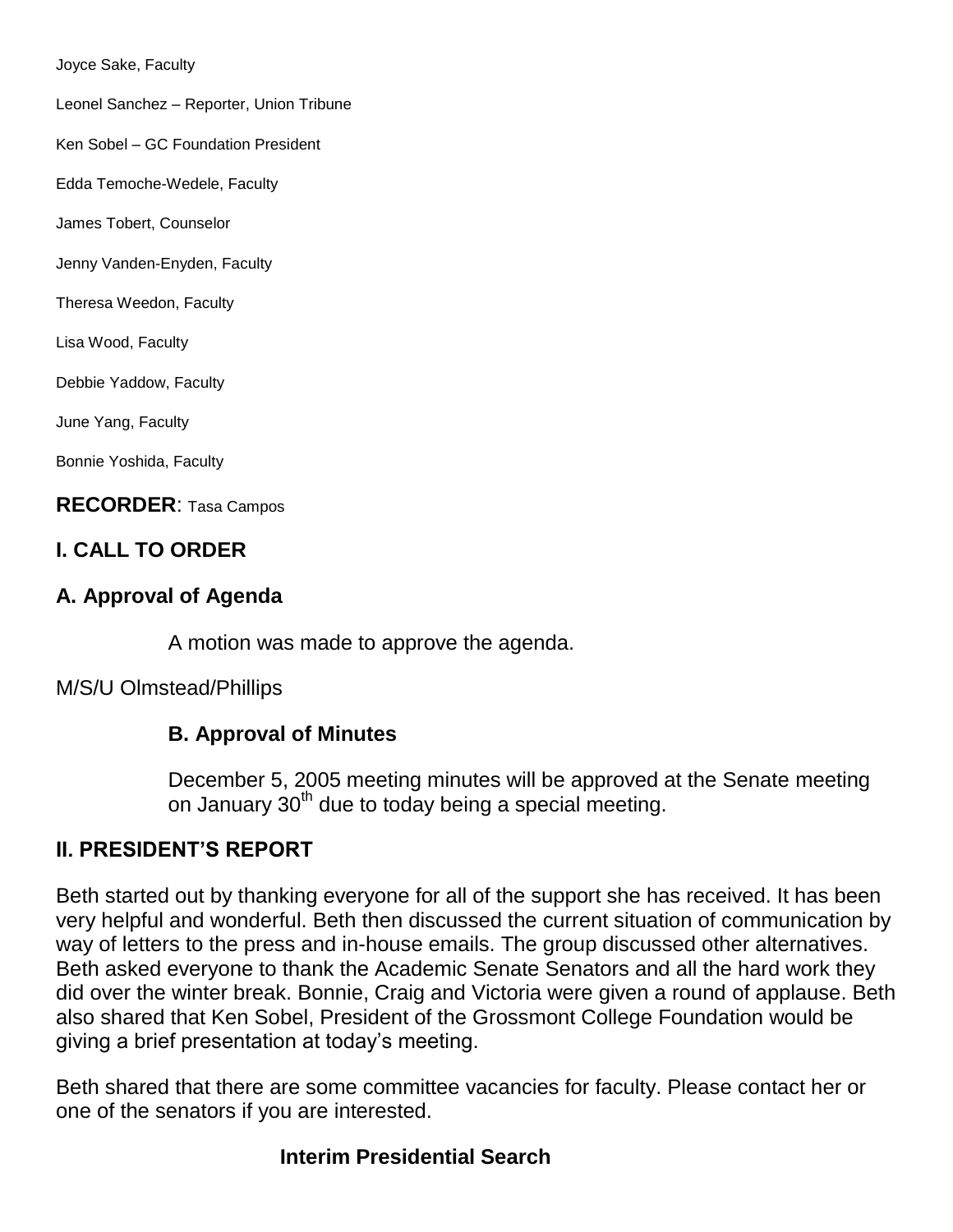The Interim Presidential search has begun and hopefully an interim will be in place by the middle of February. Until, there is an interim in place, Dean Colli, Vice President of Academic Affairs will be the acting president.

## **Permanent Presidential Search**

The Senate will need to decide on three representatives from the group to sit on the Permanent Presidential Search Hiring Committee. A decision will need to be made before the end of today's meeting. Ben Lastimado, Vice Chancellor – Human Resources & Labor Relations sent Beth the following search committee model:

Grossmont Academic Senate 3 members

United Faculty 1 member

CSEA 1 member

Administrator's Association 1 member

Classified Senate 1 member

Grossmont College Foundation 1 member

Community at Large 2 member

District Representatives 2 members

ASGC 1 member

The group discussed the hiring committee model and the process of selecting the members. A variety of ideas were presented. It was agreed the group would return to the subject of selection at the end of the meeting.

Ken Sobel, of the Grossmont Foundation, gave a brief presentation on the role the Foundation will have in the presidential hiring search process. The Foundation will be recommending a total of five names for the search committee; three from the Foundation Board and two from the community. He shared the Foundation will be working on a Capitol Campaign that could possible bring \$10 to \$20 million to the campus.

## **llI. ACTION ITEMS**

No action items at this time.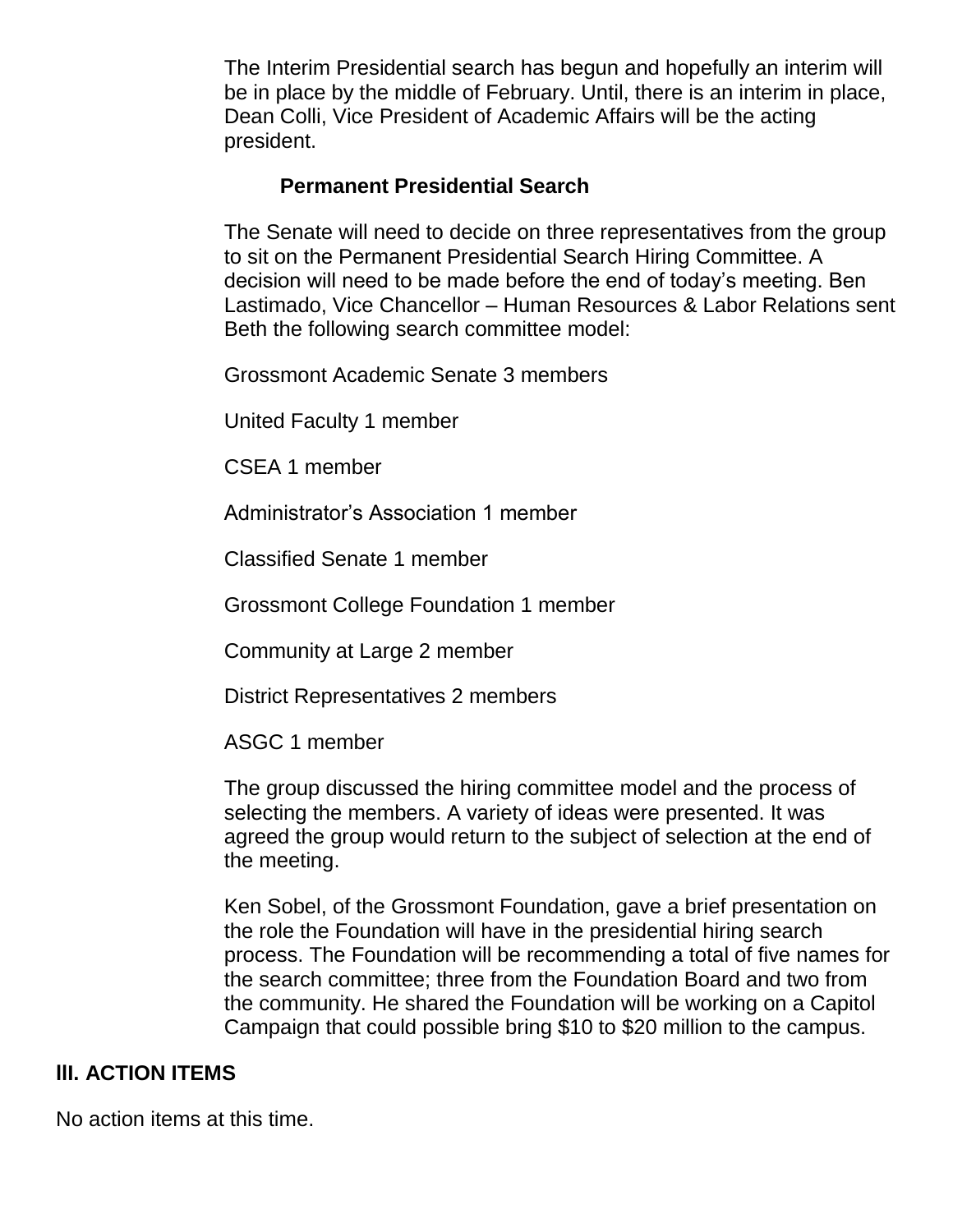#### **IV. INFORMATION ITEMS**

## **Resolution Thanking Dr. Ted Martinez, Jr. – Attachment #1**

The group reviewed and discussed the resolution thanking Dr. Martinez. Beth stated she was hoping to have this decided on today in order to present the resolution to Dr. Martinez tomorrow night at the "Salute to Dr. Martinez" dinner.

A motion was made to suspend the rules and move this item to action.

M/S/U Milroy/Howitt

The group continued to review the item making some changes and additions to the document.

A motion was made to approve the resolution with the suggested changes.

M/S/U Milgrim/Nolan.

## **Resolution of No Confidence in the Board Asking for Resignations – Attachment #2**

Attachment #2, Resolution of No Confidence in the Board Asking for Resignations was reviewed by overhead. The group discussed the resolution.

A motion was made to suspend the rules and move the resolution to action.

M/S/F Olmstead/Tuller

The motion failed.

The group continued to discuss the resolution and the variety of options and outcomes. Some of the department chairs stated they would need to take the resolution back to their faculty to review and discuss before they could make any decisions regarding the resolution.

#### **Resolution Asking for Resignations of Chancellor Omero Suarez and Vice Chancellors Jim Austin and Ben Lastimado – Attachment #3**

Attachment #3, Resolution Asking for resignations of Chancellor Omero Suarez and Vice Chancellors Jim Austin and Ben Lastimado was reviewed by overhead.

The group discussed different options the senate has besides the resolution. The group presented a variety of ideas and alternatives. The discussion was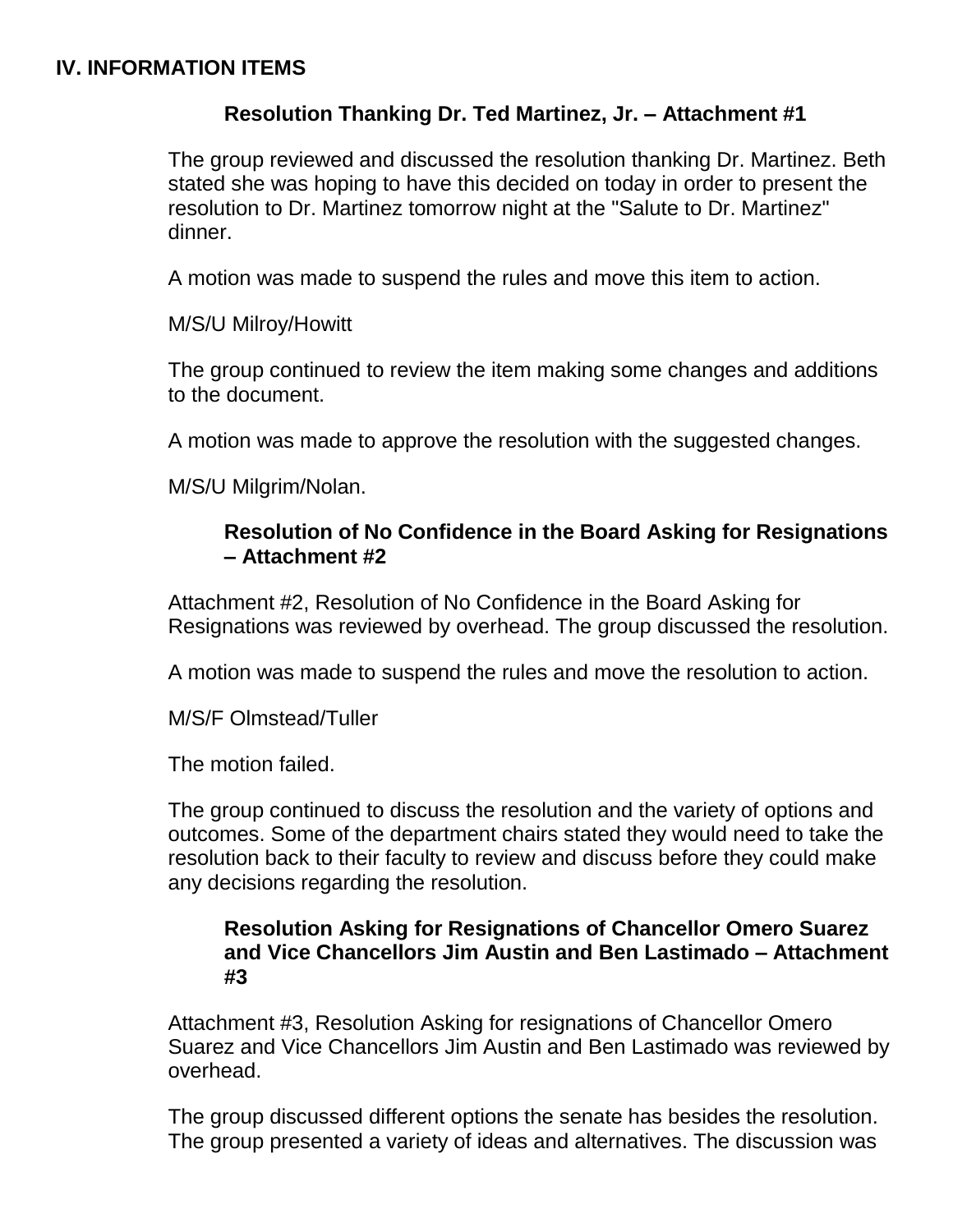emotional and there was some confusion regarding the facts. The resolution will be taken back to the departments and presented to the faculty.

Due to the senate needing to determine three representatives to sit on the Presidential Hiring Search Committee by the end of today's meeting, the discussion regarding the resolution was ended.

## **Resolution Providing Direction to the Senate Representatives on the District Allocation Task Force – Attachment #4**

Due to lack of time, this item was not discussed.

## **V. OTHER**

Beth requested any ideas on how to determine the three candidates to sit on the Presidential Hiring Search Committee. Some of the ideas were to have a random draw, have the SOC decide, or to have volunteers. Beth asked for a count of interested volunteers and there were approximately twelve interested faculty members.

A motion was made to select Beth Smith, Tom Olmstead, and Curtis Stevens.

M/ Milgrim

There was no second.

The motion failed.

A motion was made to have Beth Smith be one representative on the committee and to have an open election through ballot in order to determine the other two representatives.

M/S/U Kirby/Goodman

The following names were nominated:

Sue Jensen – English Accepted

Curtis Stevens – LRC Accepted

Gregg Robinson – Psychology Declined

Scott Barr – Counseling Accepted

Tom Olmstead – Chemistry Accepted

Mary Rider – Counseling Accepted

Tom Gamboa – Cross Cultural Studies Declined